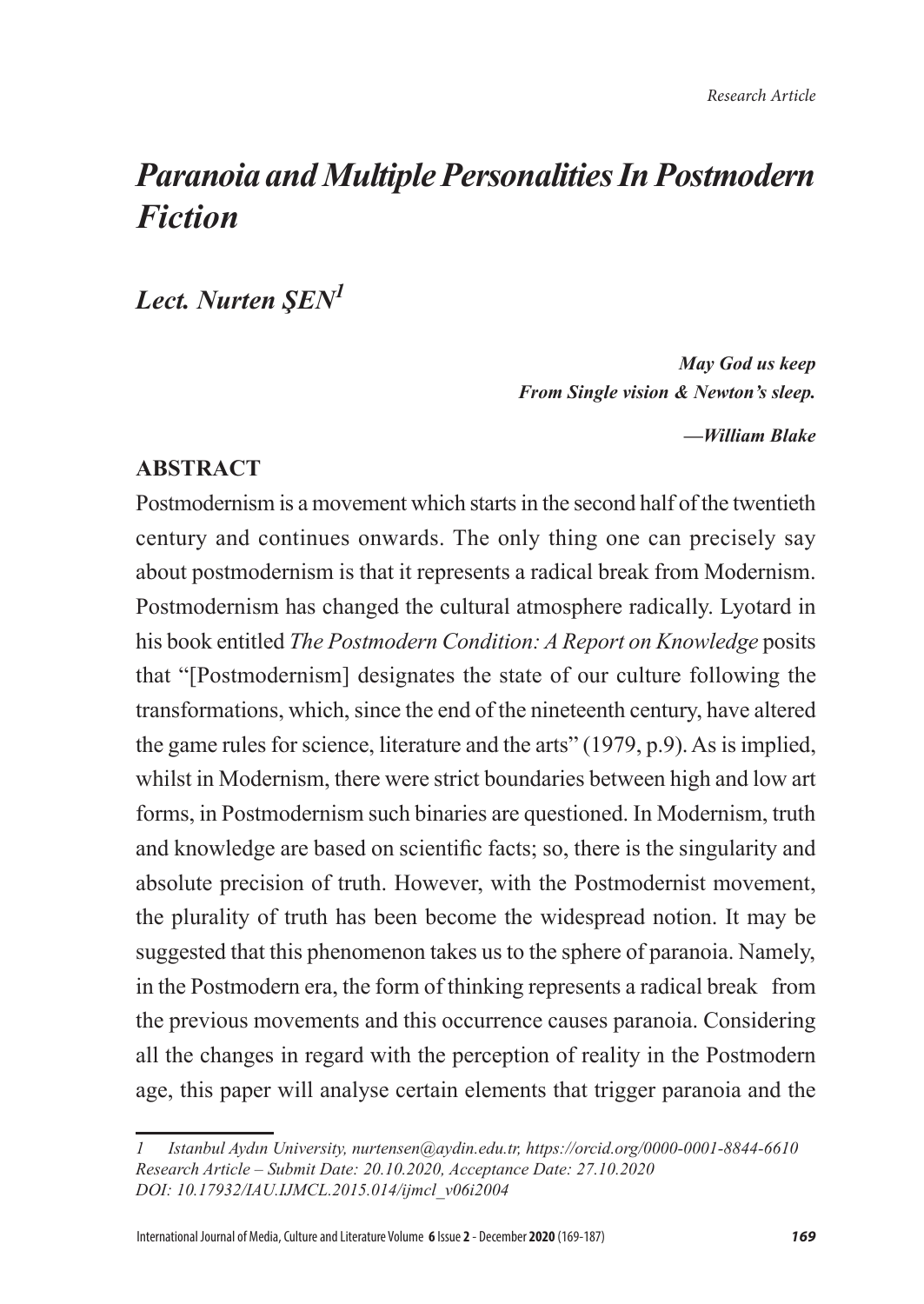reflections of multiple personality that appear in the protagonists of *City of Glass, The Locked Room and Fight Club*. These three works have been chosen in particular because they present a certain way of dealing with paranoia and the multiple personality issue within the scope of Postmodernism. *Key words: Postmodernism, Paul Auster, Chuck Palahniuk, City of Glass, The Locked Room, Fight Club, Paranoia, Multiple Identities*

# **ÖZ**

Postmodernizm yirminci yüzyılın ortalarında başlayan ve günümüze kadar devam eden bir akımdır. Teorinin kesin başlangıcını bulmak ya da onu tam olarak tanımlamak zordur. Postmodernizm ile ilgili kesin olabileceğimiz tek şey modernizmden radikal bir şekilde ayrılmasıdır. İnsanların düşünce ve davranış şekillerini değiştirmiştir. Lyotard, *The Postmodern Condition: A Report on Knowledge* kitabında "postmodernizm ondokuzuncu *yüzyıldan beri bilim, edebiyat ve sanat konusundaki oyunun kurallarını değiştiren*  dönüşümleri takip ederek, kültürümüzü değiştirmiştir" diye öne sürmektedir. Bu açıdan bakıldığında, postmodernizmin modernizimden nasıl farklılaştığı net bir şekilde görülmektedir. Anlaşılacağı üzere, modernizmde yüksek ve düşük sanat biçimleri arasında katı sınırlar varken, postmodernizmde bu ikisine eşit ölçüde ağırlık verilmektedir. Modernizme *göre, g*erçek ve bilgi bilime dayanmaktadır ve gerçeğin kesinliği ve tekilliği vardır. Ancak, postmodernist akımda gerçeğin çoğulluğuyla karşılaşırız. Bu olgunun bizi paranoya d*ünyasına götürdüğü iddia edilebilir*. *Şöyle ki,* postmodernizmle birlikte, düşünce ve algı bir önceki akımdan farklı bir yöne evrilmiştir ve bu oluşum paranoyanın farklı boyutlarda tanımlanmasına yol açmıştır. Postmodern çağdaki düşünce ve gerçeklik üzerine değişimleri göz önüne alarak, bu makalede, *City of Glass, The Locked Room* ve *Fight Club* eserlerine dayandırarak, paranoyak unsurları ve çoklu kişilik sorunsalını inceleyeceğim. Bu eserler özellikle seçilmiştir *çünkü bu çalışmalar,* postmodernizm ikliminde çoklu kişilik bozukluğu ve paranoya sorunsallarını ele alarak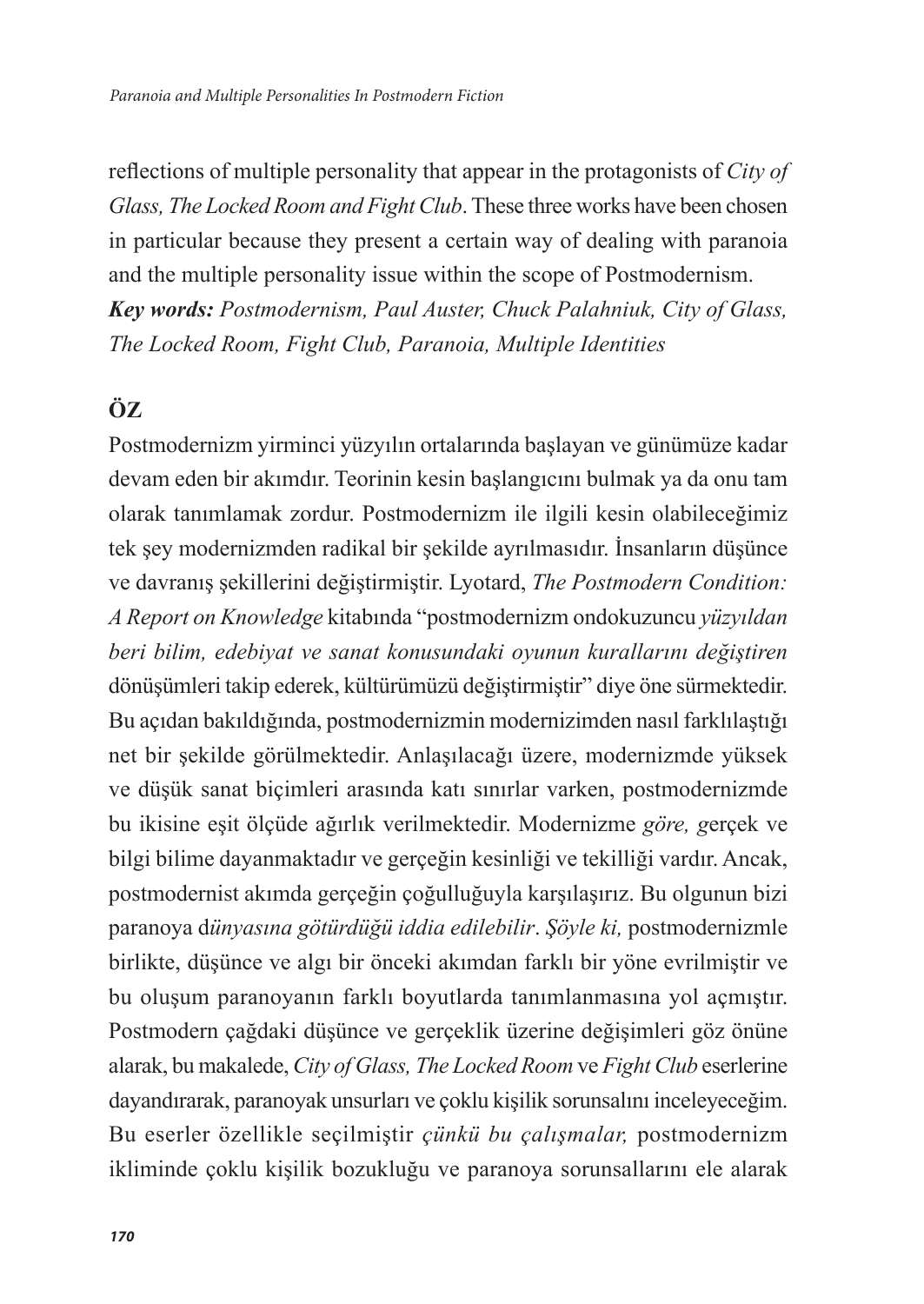ilginç çıkarımlarda bulunmaktadır.

*Anahtar Kelimeler: Postmodernizm, Paul Auster, Chuck Palahniuk, City of Glass, The Locked Room, Fight Club, Paranoya, Çoklu Kişilik*

# **INTRODUCTION**

Since there are many forms of Postmodernism, it is quite challenging to make an exact definition of it. Lyotard, who is one of the leading critics of the movement asks the question of "What is Postmodernism?" in his book, *The Postmodern Condition* (1979). He defines it as the radically shifted status of knowledge and its dissemination. It is likely that postmodernism restrains itself from establishing a single answer. Hassan describes it as "like a ghost which eludes definition" (2003, p3). The more critics try to answer this question, the more complicated its definition becomes. Hassan puts it aptly: "I know less about postmodernism today than I did thirty years ago" (2003, p3).

In spite of all this controversy, it is an undeniable fact that there is a radical break between Postmodernism and Modernism. In this regard, Harvey, in *The Condition of Postmodernity*, posits the controversy by categorizing Postmodernism: "modernist sentiments may have been undermined, deconstructed, surpassed, or bypassed, but there is little certitude as to the coherence or meaning of the systems of thought that may have replaced them" (1989, p.42).

As well as the changes the postmodernist idea has caused in the perception of truth, belief and knowledge, it opened a door for the applications of new methods in literary works. Postmodern literary works embody various literary devices and techniques. They include fragmentation, parody, paranoia, dark humour, unreliable narrator, authorial self-reference, and so on. In Postmodernism, we also encounter self-reflexivity. It allows authors to create worlds within worlds. "Language constructs immense edifices of symbolic representations that appear to tower over the reality of everyday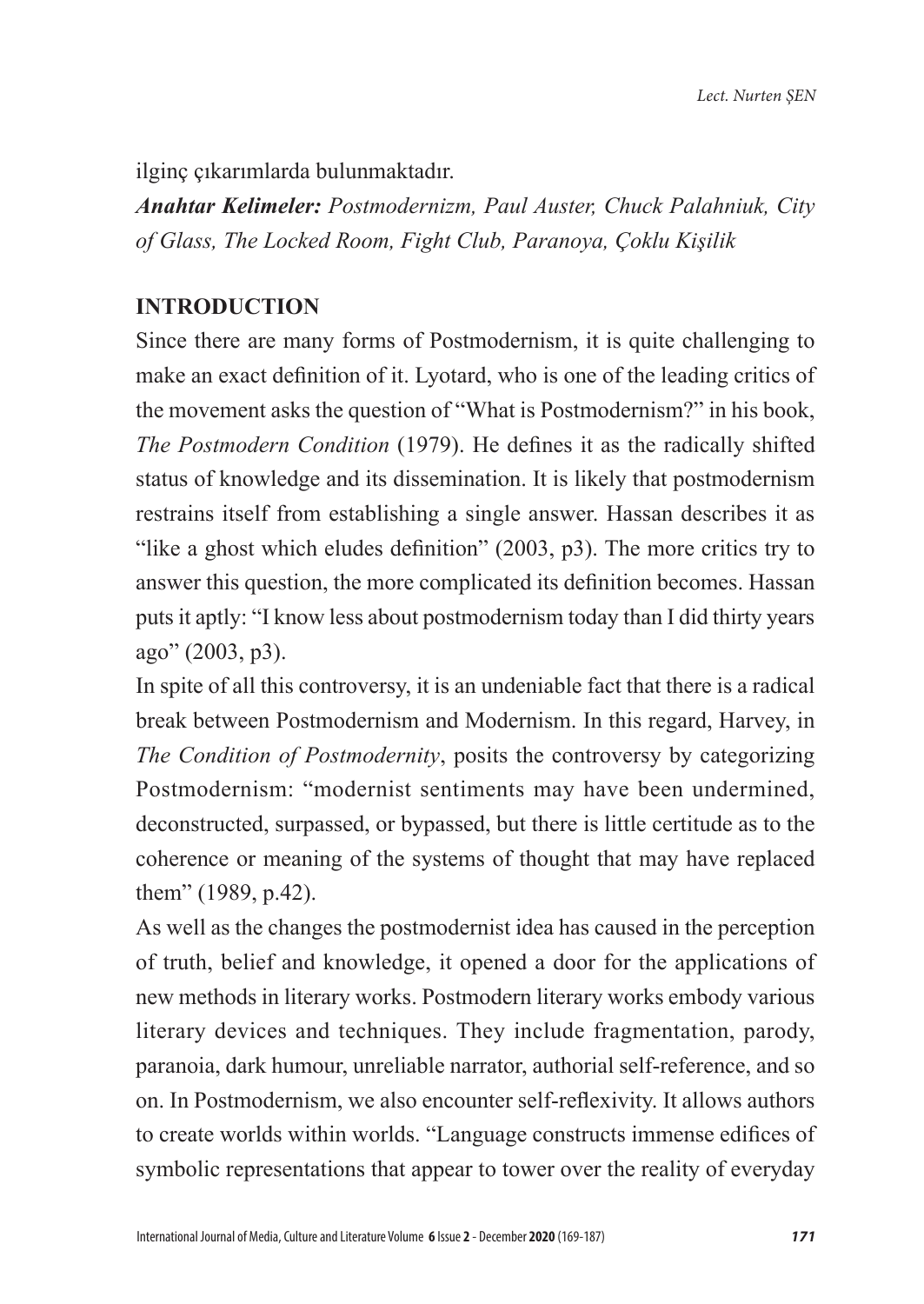life like gigantic presences from another world" (Mchale, 2003, p130). In this view, Postmodernism rejects traditional forms of writing found in Modernism. This trait of language and form itself constitutes a powerful cause for paranoia of the age.

In the modern epoch, human beings were under the influence of metanarratives. One single truth was assumed to have universal application. As Flieger posits, "for metanarrative is, quite simply, the consensual scheme of things writ large, the theological versions of history that people cherish (such as belief in Progress or Enlightenment) (p 89). One was content that he/she could secure his/her safety in the realm of singularity and certainty of his/ her perception of truth. However, from the perspective of postmodern era, this feeling of certainty has turned upside down. Instead, one encounters the possibility of many truths. "(...) for Lyotard, postmodernism is characterized by 'the loss of belief in metanarrative'" (qtd in Flieger, 1997, p89). The idea of plurality forces one to leave his/her comfort zone and take him/ her to the sphere of uncertainties where paranoia is embraced. In the light of this subject, in Seminar III, Lacan defines paranoia as "the question of knowledge, belief and speech" (1993, p36). In this sense, it can be assumed the paranoid postmodern man rejects this perception of truth which is laid in authoritative metanarratives. It can be seen as the rebellion of the individual against the dogmatic perspectives. From this point of view, William Kerrigan and Joseph Smith depict postmodernism as "the embrace of the uncertainties of discourse" (1989, p ix).

The most striking changes facilitated by Postmodernism include the perceptions of truth and reality. Truth is defined as "the property of being in accord with fact or reality" in the dictionary of Merriam-Webster's Online (2020). Even though several dictionary definitions of this concept exist, there have been many debates based on the nature of truth. For instance, Foucault suggests that "each society has its own regime of truth, its "general politics" of truth: that is, the type of discourse which it accepts and makes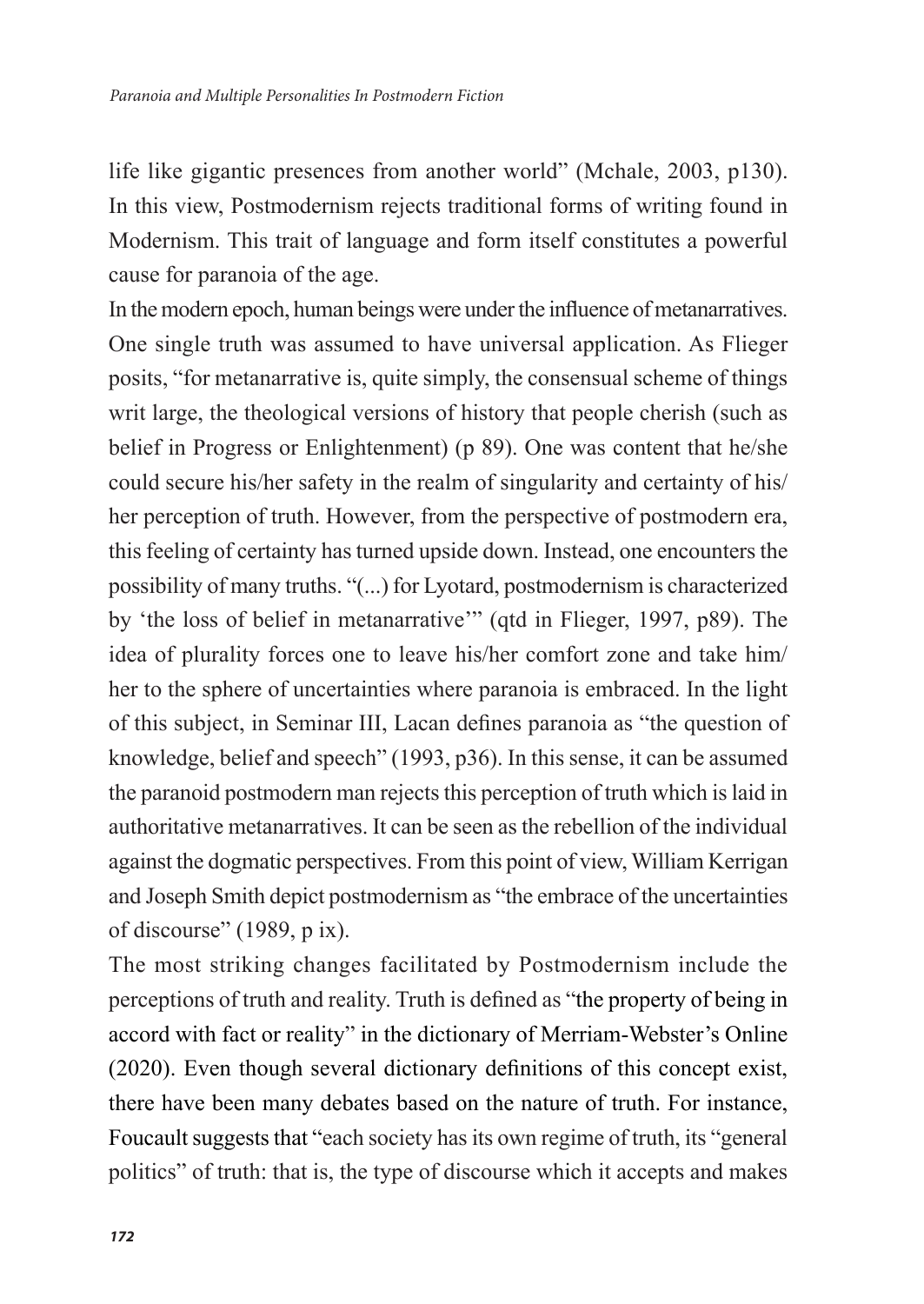function as true" (qtd in Taylor, p153). Reality, on the other hand, is defined as "something that is neither derivative nor dependent but exists necessarily". Considering these definitions, one can realise truth and reality are different concepts even though they are assumed to be interchangeable.

Truth and reality take many forms in the postmodern world, which allows multiple possibilities of truth. It can even be considered everybody has got their own truth. The concept of plurality of the perceptions of truth and how the postmodern era approaches to this concept is well felt through the Diels' suggestion on truth.

There never was nor will there ever be any man who has certain knowledge about the gods and about all the things that I tell of. And even if he does happen to get most things right, still he himself is not aware of this. Yet, all may have the shadows of the truth. (1906, p64).

Hence, it seems correct to speak of the perception of truth rather than the truth as a singular, unchanging universal concept.

What creates the difference between Modernism and Postmodernism are the fragmentariness of the truth and the multiplicities of the notions of truth and reality. From the perspective of Modernism, the world is considered to be fragmented. Individuals are thought to have schizophrenic personalities. They are so due to the radical changes, which the world underwent after the World War II. They are made alienated as long as they are not able to adapt themselves to the new world order. In other words, they are pushed towards being outsiders. That is how modern man is considered as schizophrenic. In postmodernism, this schizophrenia turns into paranoia. We see split personalities in the modern world. In the Postmodern age, we encounter multiple personalities instead. This phenomenon is said to be caused bysame as the concept of truth- the multiple possibilities of the perception of reality that the postmodernist era offers to human beings.

As relevant to this study on paranoia, Jelena Mandic depicts paranoia as "a symptomatic condition of post modernity" (2014, p143). It can be read as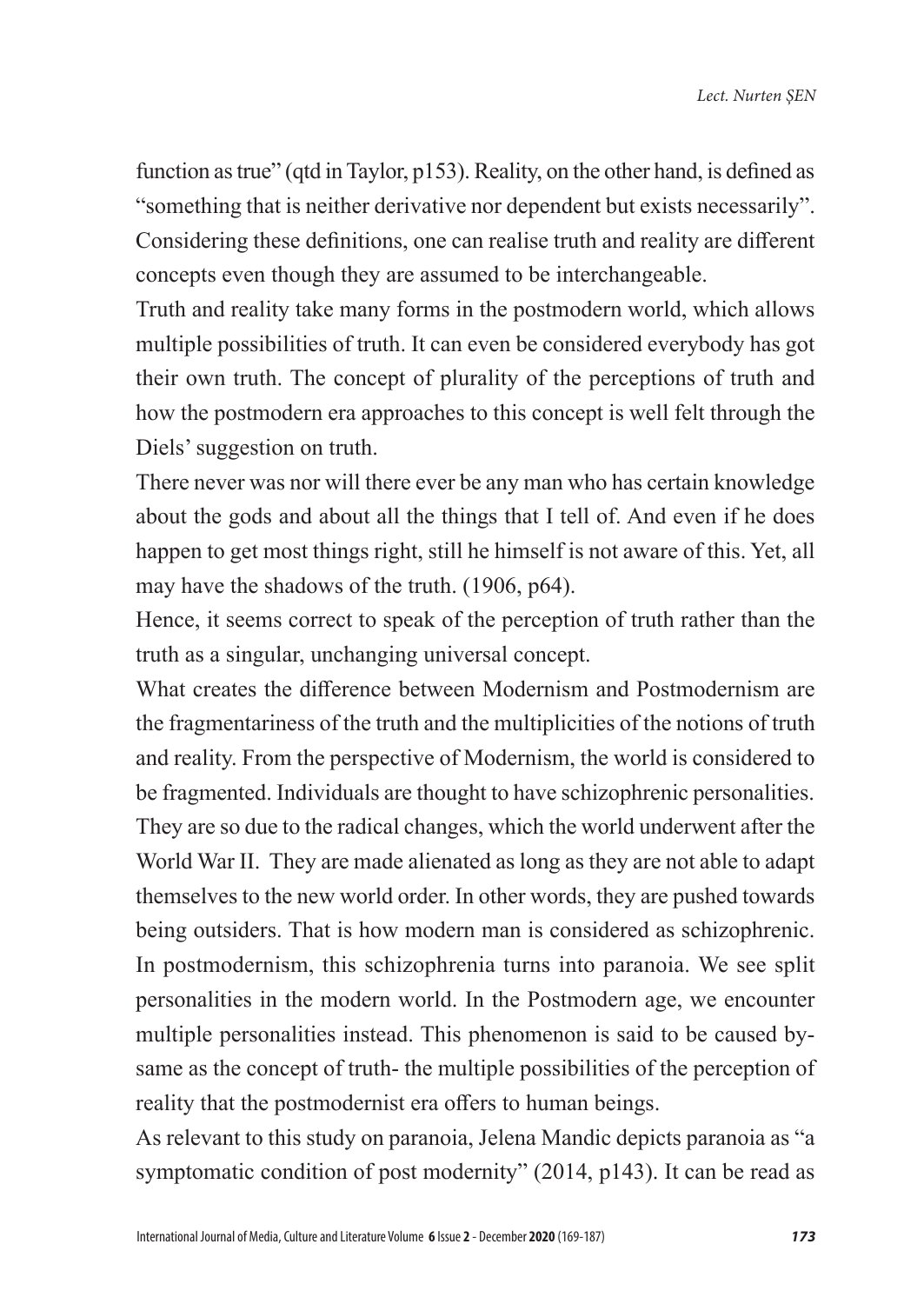post modernity serves a new sort of thought and demeanor type to individuals of the new epoch in order to be able to adapt. In this regard, the case of Dr. Schreber of Freud can be accepted as a good example for the definition of paranoia of Mandic. In Dr Schreber's case, "Freud speculates, paranoia is a defence and a strategy of adaptation" (qtd in Fflieger, 1997, p91). While an epoch changes, the episteme -in Foucauldian words- changes as well. One encounters the challenges of the new upcoming age. No matter how revolutionary the conditions are, one struggles in the flow of the new epoch. He/she happens to change his/her mindset. This force for change has become more problematic in the postmodern age. As it has been mentioned before in this study, as long as the belief for metanarratives vanishes, one becomes more paranoid. While the paranoid man of the postmodern age fluctuates between possibilities, he/she constitutes a self-defence mechanism to be able to adapt him/herself to the changes that the era offers. The weaker the self -mechanism is, the harder it becomes for the paranoid to adapt and he/ she is very likely to encounter multiple identities problematique.

# **HOW HUMANITY HAS LOST IT**

Paranoia is a classic trope of Postmodernism. Related to the case, in *American Gothic Fiction*, Victor and Smith discuss "the postmodern and its populist tendency (...) its embrace of fragmentary and use of paranoia" (1996, p15). Jonathan Schell makes a good description of scepticism and paranoia with the statement which says "the world of undiscriminating cynicism, where no one is trusted and nothing is believed, is in many ways a comfortable one." (qtd in Coale, 2019, p1). This paranoia element is reflected in *City of Glass*, which is a prominent work of Paul Auster.

Many traces of scepticism and paranoia may be encountered in *City of Glass*. In this sense, the following instance sets a good example. "Much later, when he was able to think about the things that happened to him, he would conclude that nothing was real except chance" (Auster, 2006, p3).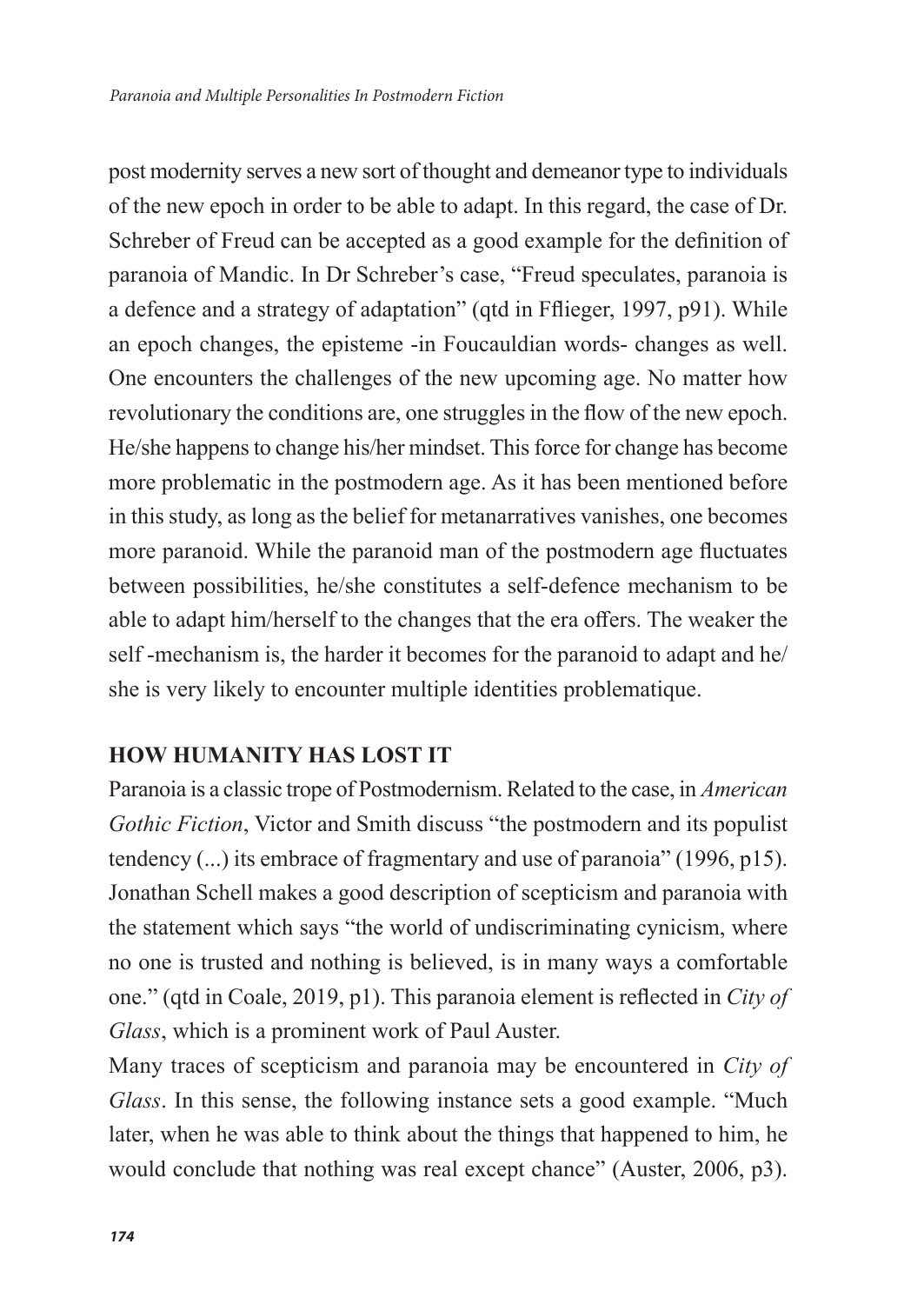This sentence above which is taken from the narrative is a strong example for the paranoia of the age. Our protagonist, Daniel Quinn, reaches the conclusion which asserts we cannot be sure about anything. Rather, we can have possibilities and/or illusion of the truth. Therefore, we should merely take into consideration the other numerous possibilities. We should look at the things from different perspectives. "Like Derrida, Michel Foucault has asked us to look at things differently, to shift the level of our analysis out of our traditional disciplinary divisions and into that of discourse" (Hutcheon, 1989, p97).

"As he opened the door that would lead him into the lobby, he gave himself one last word of advice. If all this is really happening, he said, then I must keep my eyes open." (Auster, 2006, p13).

In the other example above cited from the novella, we encounter another trace of doubt. Quinn, sitting at home, receives a phone call. He does not know the person on the line. The man who is on the other side of the line is asking for Paul Auster. He needs Auster's help. Even though Quinn knows that it is a wrong number, he agrees to go and meet that person. When he arrives at the apartment of the stranger, he gives himself a piece of advice. It is a piece of advice for a "just in case" situation since again he is not sure about what is happening there. He is suspicious even about the thing that he is experiencing.

*The Locked Room*, which is included in *New York Trilogy*, embodies the numerous elements of paranoia as well. The narration evolves around the disappearance of Fanshawe and our narrator tries to find him. In this view, the story displays similarities with the one in *City of Glass* and as it is assumed it causes the reader paranoia and suspect as a reader response.

Every life is inexplicable, I kept telling myself. No matter how many facts are told, no matter how many details are given, the essential thing resists telling…..We imagine the real story inside the words, and to do this we substitute ourselves for the person in the story, pretending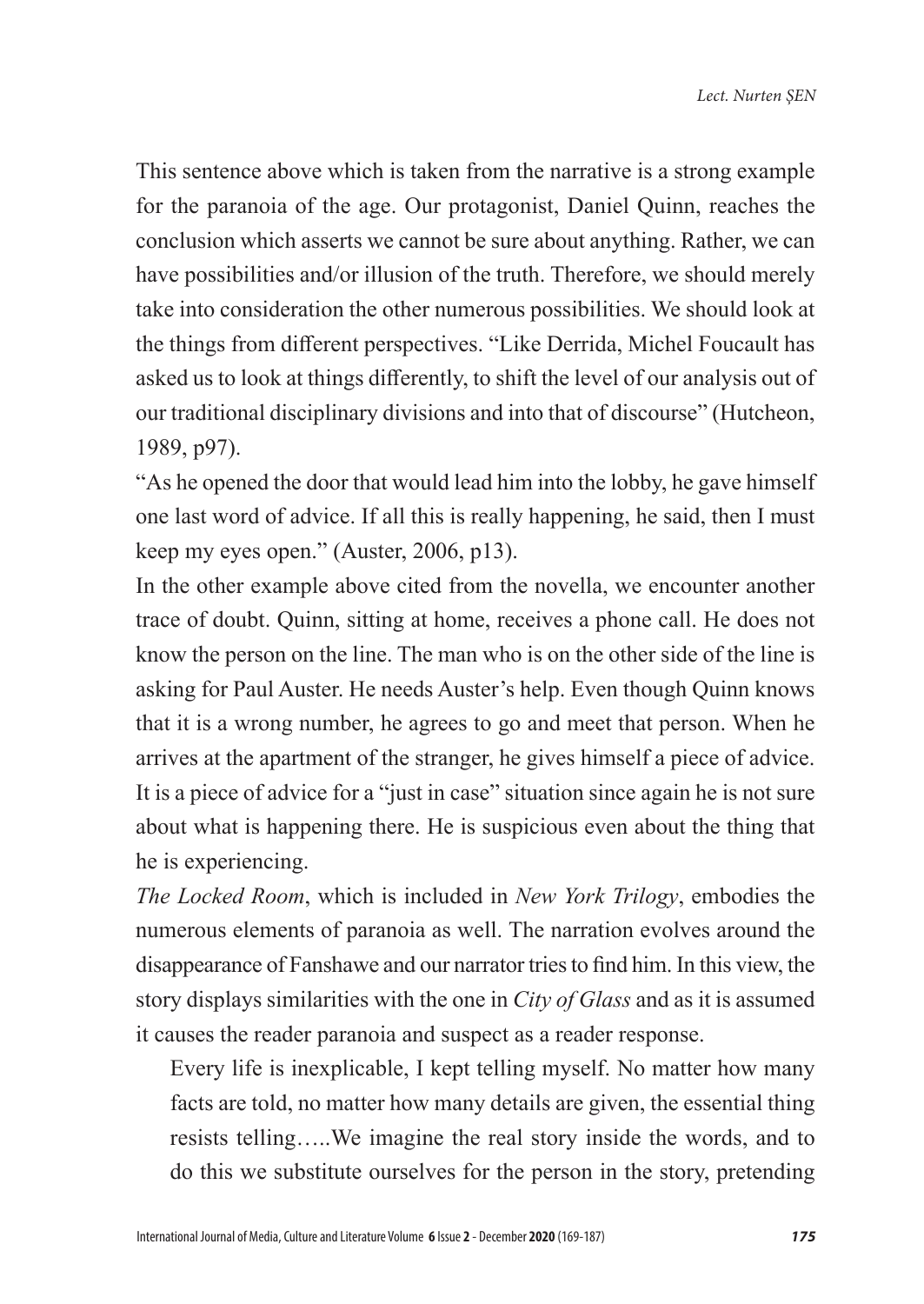that we can understand him because we understand ourselves. This is a deception (Auster, 2006, p163).

In the quotation cited from *The Locked Room* above, the reader is taken to the domain of suspicion/doubt. It is obvious that even our narrator is not sure about the reality. He keeps questioning the incidents which he has been experiencing from the beginning. He tries to put the pieces together to see the whole puzzle. Yet, in the end he ends up with different realities. He realizes that even real incidents and true stories can be deceptive. In this regard, this situation reminds us how the Postmodernism approaches to the possible reality and perceptions of truth.

In *The Locked Room*, Auster serves us a big deal of ambiguity. He puts readers in the sphere of uncertainty successfully. As the narrative proceeds, we, as readers, get to the point where we identify the narrator and Fanshawe as the same person to some extent. We see that the narrator puts himself in Fanshawe's story. With the help of this, he is able to write of Fanshawe. What Auster seems to do here is to blur the reality and confuse the reader. Hence, he can easily increase the curiosity and suspicion of the reader.

Another element which keeps reader's curiosity alive throughout both stories of Auster, *City of Glass* and *The Locked Room*, is that the author offers the reader open-ended narratives. The last paragraph of the narrative of *The Locked Room* sets the best example to show the suspicion level which the story creates on readers. "He had answered the question by asking another question, and therefore everything remained open, unfinished, to be started again" (Auster, 2006, p307). This quotation displays how the readers' response is navigated while reading the whole story. Whenever the reader feels like having found an answer, simultaneously it is realised that one is not even close to it. Every question gives birth to another one and each answer creates another question. It is just like a vicious cycle. It perpetuates itself. It does not let the reader obtain a resolution.

As it is the third literary work showcased in this study- which initially seems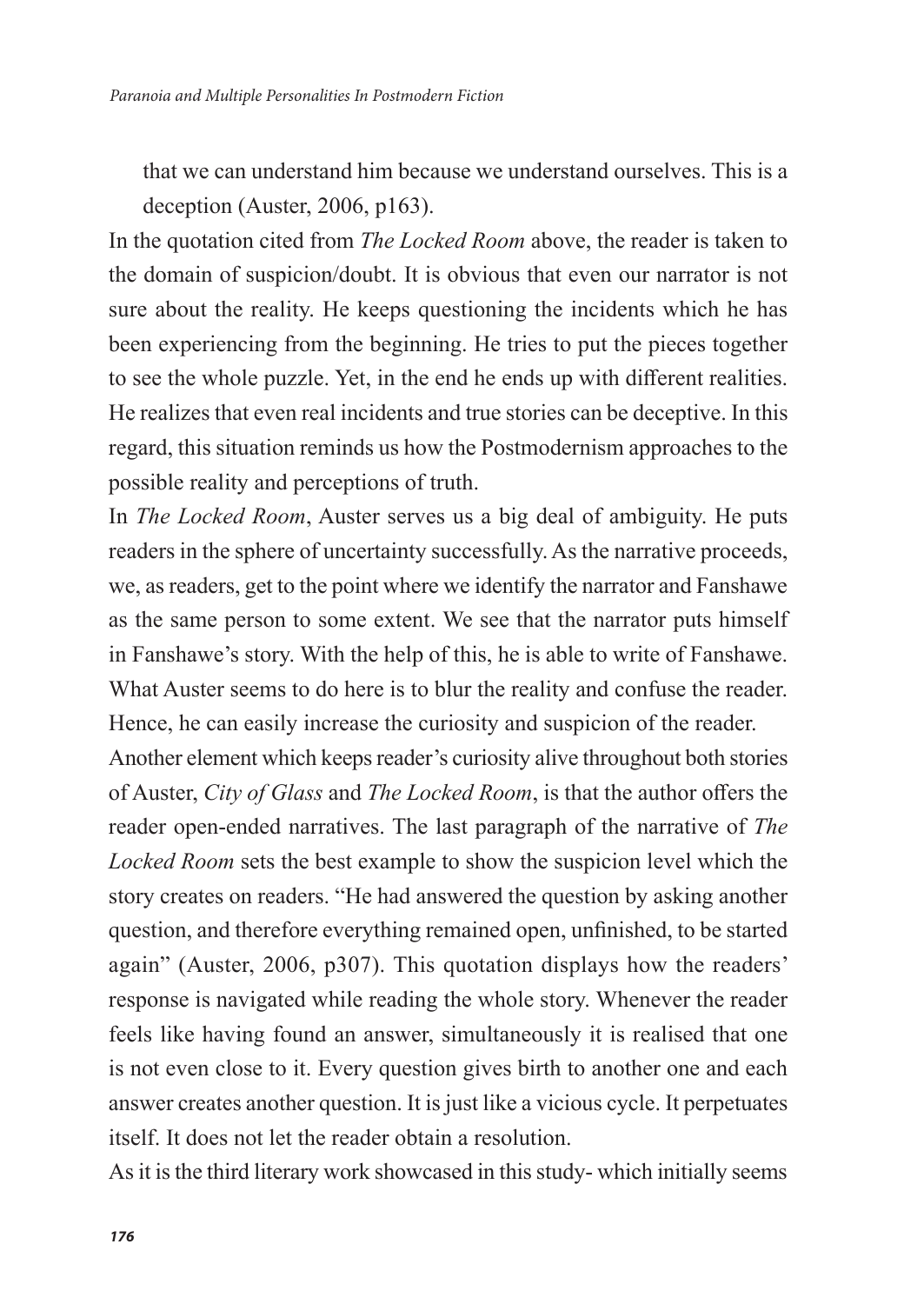to reflect the same markers but will prove to display same diversion- *Fight Club* is another novel whose narration embraces paranoia from top to bottom. Besides the themes of masculinity, consumerism, identity and religion, it focuses on the concept of reality as well. In the narrative, it is witnessed that the protagonist(s) are in search of the truth and reality. Though, the reflection of this search and the paranoia is quite different than the ones we encounter in *City of Glass* and *The Locked Room*.

In Palahniuk's *Fight Club*, characters are the members of the consumer society. The narrator is also trapped in a consumerist society. This idea of consumption is given to people by the society and endless capitalist commercials. Charmed by the products in the advertisements, postmodern man consumes more and more. In fact, behind these advertisements is the idea of making people believe they really need those products. As long as they buy the products on the advertisements, they are made to believe it is the "real" thing that they need indeed. Zizek proposes that "capital itself functions as a chimeric apparition which, although it can nowhere be spotted as a positive, clearly delimited entity, nonetheless functions as the ultimate Thing governing our lives" (qtd in Paradise, 2012, p30) which can be traced all the way back to Maslow's consumer behaviour theory.

 In other words, these products may be related and perceived as the "object petite a" of Lacan. For Lacan, as from the day we are born, all we want is to satisfy our desires. According to the Lacanian approach, our desire is interpreted as finally reaching the Real. Yet, we are aware that we cannot reach it since The Real is unattainable. It can only be experienced through one's "object of desire". It could be a person, a job, or an object that we desire to own. We try to substitute it with that object petit a. It is exactly where one's paranoia starts. Whenever we feel that our object of desire is not attainable, we become paranoid. While swinging among the possibilities, the truth is permanently questioned. This situation increases one's suspicion. This feeling of paranoia is capitalist-made. It has been permanently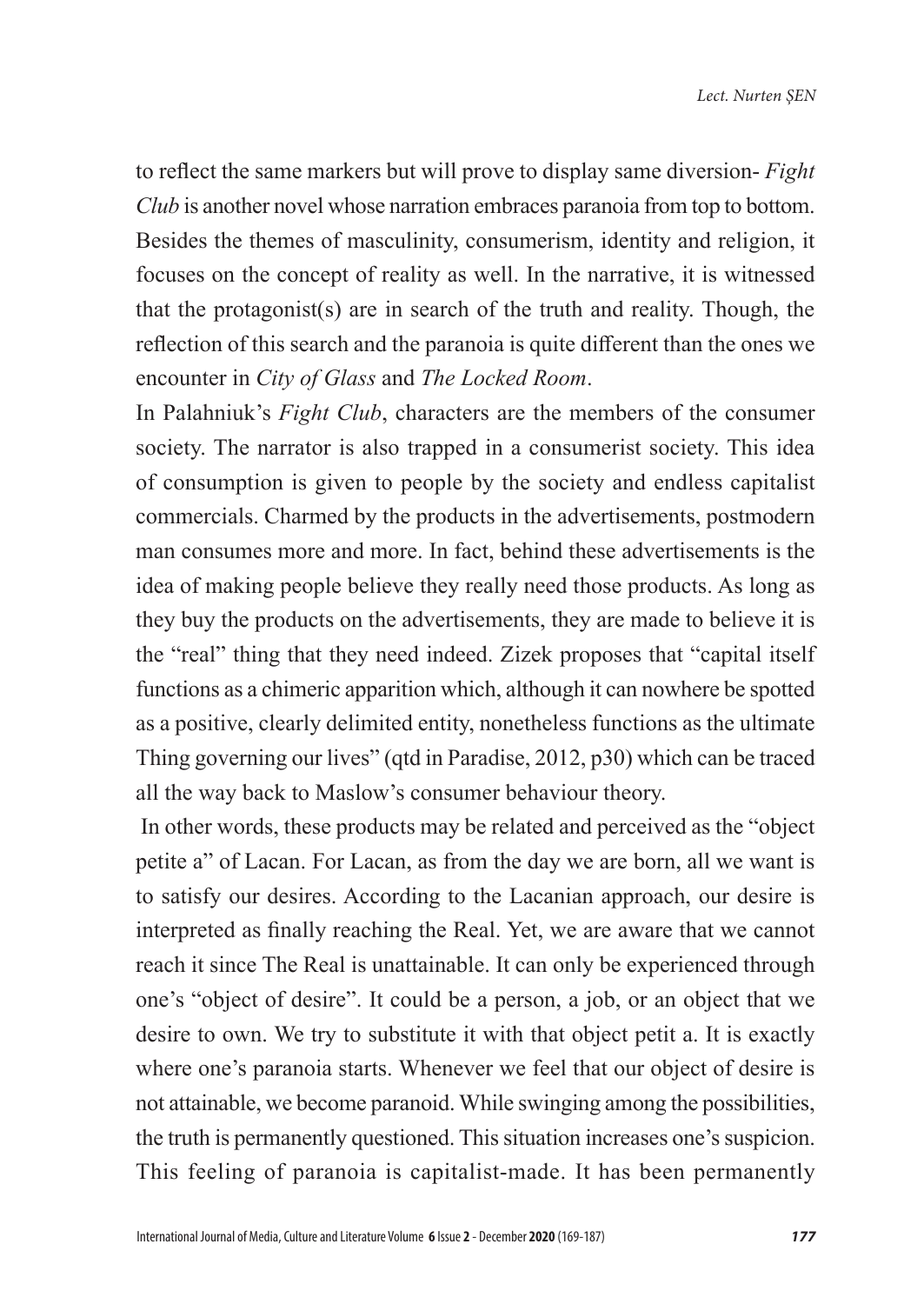emphasized that the 'capital' organises the social roles and the status of the individual. Jameson in his book of the *Logic of Late Capitalism* portrays the atmosphere aptly.

It seems to me very important to persuade ourselves . . . that we are inside the culture of the market and that the inner dynamic of the culture of consumption is an infernal machine from which one does not escape by the taking of thought (or moralizing positions), an infinite propagation and replication of 'desire' that feeds on itself and has no outside and no fulfilment [...] so that at some outer limit these very gestures of revolt are also those programmed into the system (Jameson, 1991, p206, 209).

From the Lacanian point of view, as Jameson also emphasizes, all kinds of material possessions individuals own merely represent the object petit a with no fulfilment. The more they buy, the more they think they have reached the "Real" they have been looking for. Yet, again, as soon as they obtain these materials they realise it is not the reality they have longed for. Thus, this circumstance launches another never-ending search.

I love everything about Tyler Durden, his courage and his smarts. His nerve. Tyler is funny and charming and forceful and independent, and men look up to him and expect him to change their world.

Tyler is capable and free. I am not. I am not Tyler Durden.

"But you are, Tyler" Marla says (Palahniuk, 174).

The dialogue above, which takes place between Jack and Marla makes reader's suspicion increase to the utmost. It can be considered as climax for our paranoia. As of the beginning of the narrative, we suppose Jack and Tyler are friends. As the story progresses, we start to have doubts about our characters. Our mind swings between possibilities. We try to find answers for our questions such as "Are Tyler and Jack different people?" or "Has Jack got schizophrenia and is it Jack's pure alter ego that dominates the whole incidents?" In this regard, related to this study, alter ego and multiple identities concepts are required to be reviewed. In Merriam Webster Dictionary, the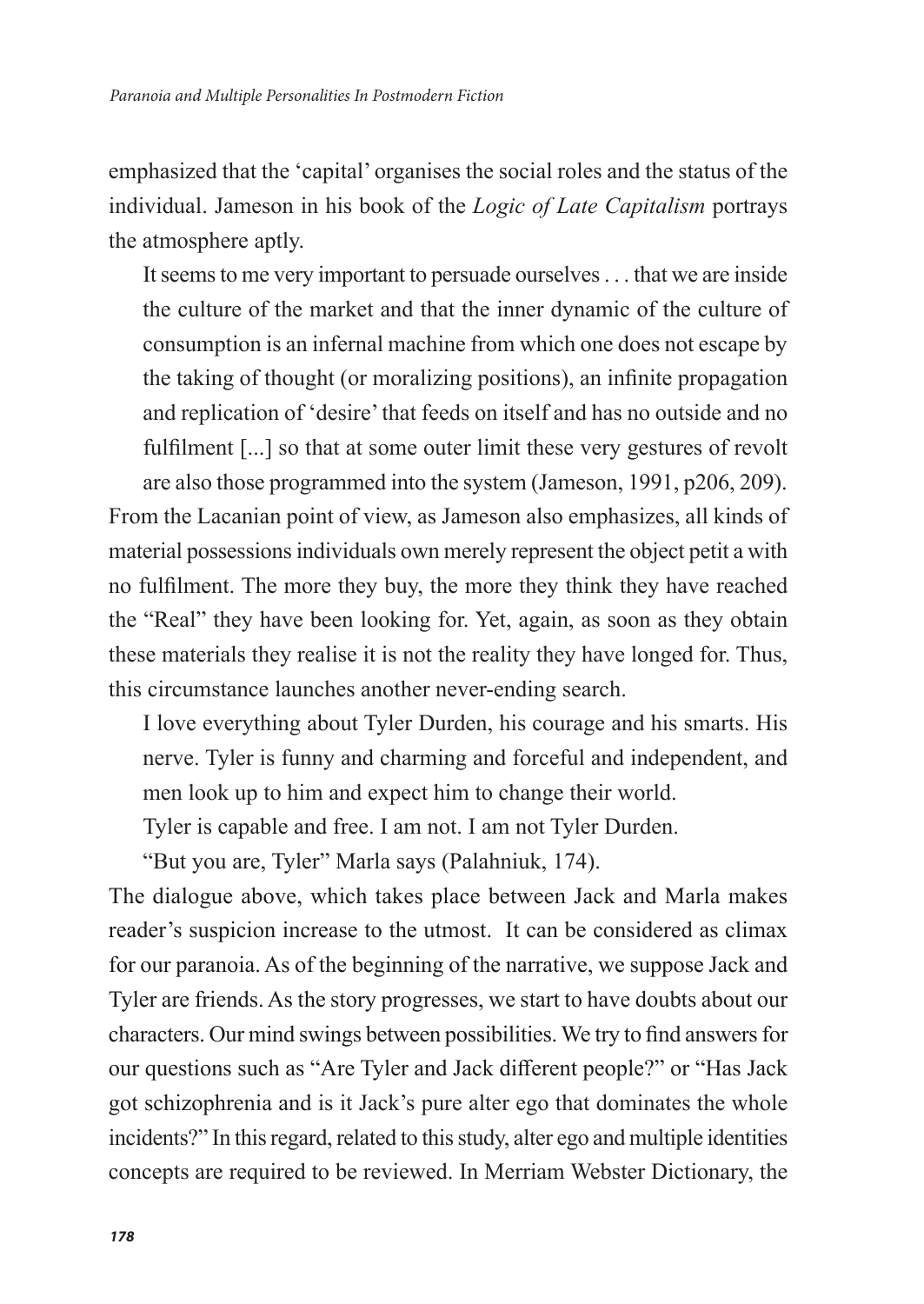phrase is defined as "a second self or different version of one self" (2020). Etymologically, borrowed from Latin, the phrase means "second I". In this regard, Freud and his analysis on id, ego and superego become more of an issue. He defines ego as a "coherent organizations of mental process" (1923, p17). It is not a single device which operates basically. Rather it is a sophisticated entity. However, as it is implied in the definition, these constitutions are compatible. They process in harmony. Many have been suggested and discussed upon the development process of this organization. In his *"On Narcissism: An Introduction"* (1914), Freud postulates that "the ego cannot exist in the individual from the start; the ego has to be developed" (qtd in Russell, p353). As it is implied in the quotation, the development of the ego is a process and it does not remain the same as it first appears on an individual. This process can be related to concepts of Ideal-ego and Egoideal of Lacan. Regarding the narrative of *Fight Club*, it can be seen how Jack's ego evolves and his alter ego is shaped and triggered by consumerist society. It can also be observed how paranoid the protagonist becomes due to the alterations that society causes to occur on his ego.

## **WHICH ONE OF YOU IS SPEAKING**

Another problematic of the postmodern era is multiple identities. It may be suggested that it is caused by the paranoia issue that has been uttered above. "Discussions of postmodernism seem more prone than most to confusing self-contradictions, again perhaps because of the paradoxical nature of the subject itself" (Hutcheon, 1989, p5). What Hutcheon proposes may be assumed as the fragile state of the self which is inclined to fracture in the postmodern world. Related to this study of multiple identities, multiple personality disorder becomes an issue. Known as Dissociative Identity Disorder at present, it is defined as "a cross-cultural, developmental, posttraumatic disorder whereby a traumatized child with an inborn capacity to dissociate avoids being overwhelmed diminished by severe, chronic abuse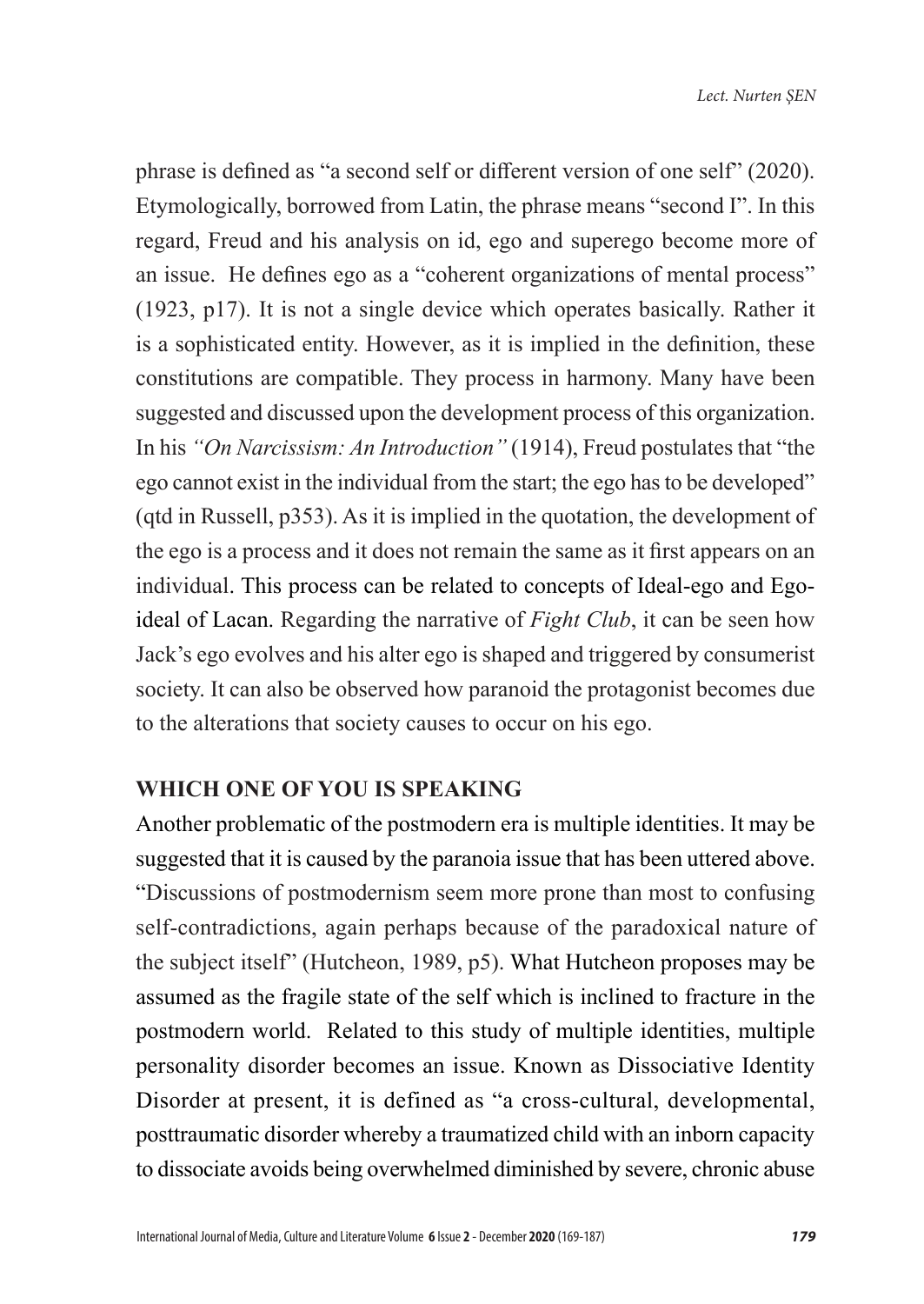by dissociatively compartmentalizing feelings, memories, ways of thinking and talents into different self-parts (qtd in Harvey & Josselson, 2012, p4). However, in this study, multiple identities issue is not been showcased as a psychotic disorder. Rather, it is displayed as a postmodern human condition. Human beings may have a different personality when they are alone, when they are at work, and have a different one in their social life. This should not be confused with a psychotic disorder mentioned above but is thought to be a natural condition. What is meant to be proposed is that we never know which personality we embody is the real one. Alphonse Karr states that "all people have three characters that which they exhibit that which they are and that which they think they are" (2020). In other words, we are neither able to certain of the truth nor our real identities.

This is another problematic which the dynamics of the postmodern era tries to impose to postmodern man. This new age seems to bring out a new way of thought patterns. It deconstructs the teachings of grand narratives.

[...]we lose the grand narratives that once bound us together (with ourselves and with others) ; to compensate for that loss, we are given cultural paranoia, which binds us to structures/concepts with which we can identify, such as nation, class, gender, and the "human" (qtd in Elias, 289).

Considering what Mark Siegel proposes, it may be said modern man becomes more paranoid than ever in history as he does not own a basis to base his perception of truth. Thus, he begins to invent different ways to identify himself, which is enabled by imposed cultural and capitalist applications as Elias posits aptly, "that paranoia is culturally produced for us" (2003, p289). From literally perspective, the concept of multiple identities issue is examined as a natural condition of self in the postmodern world rather than a disorder in three literary works of *City of Glass, The Locked Room* and *Fight Club*. As being the first work to be studied, in *City of Glass*, the reader witnesses the reflection of multiple identities problematic. The protagonist exists with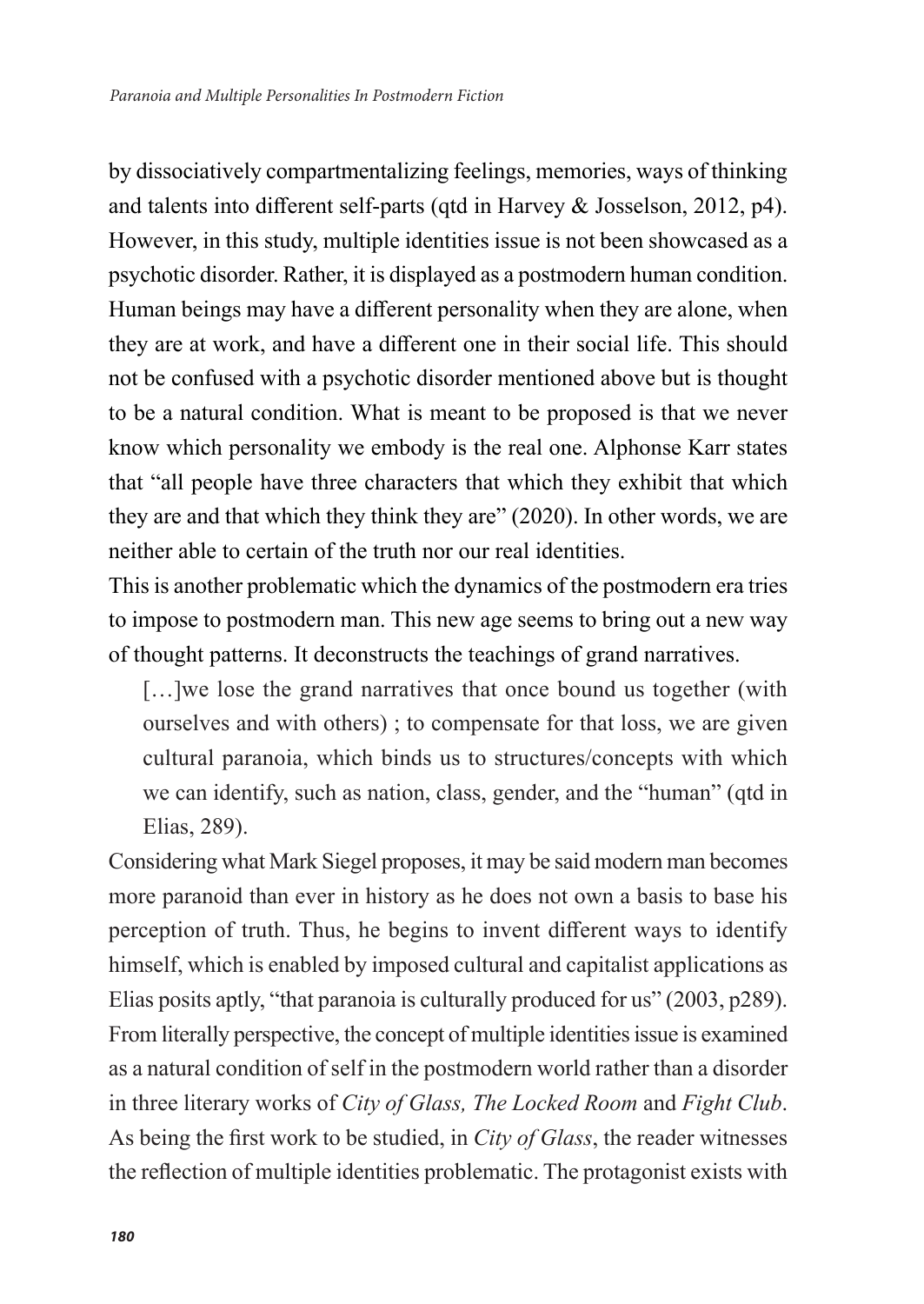the name of Daniel Quinn. There is Peter Stillman, who asks for Quinn's help for his father's case. We have Boston Stillman, who is the father of Peter. Max is another character in the narrative, of whom Quinn is very fond of. William is the pseudonym used by Daniel Quinn for years when he writes his stories. At last but not the least, there is Paul Auster who is supposed to be a private agent and that who Quinn thinks he is himself. Reading the narrative, reader's mind fluctuates among possibilities. He/she experiences confusion as the certainty is blurred and this yields paranoia.

As he wandered through the station, he reminded himself of who he was supposed to be. The effect of being Paul Auster, he had begun to learn, was not altogether unpleasant. Although he still had the same body, the same mind, the same thoughts, he felt as though he had somehow been taken out of himself, as if he no longer had to walk around with the burden of his own consciousness (...) to be Auster meant being a man with no interior, a man with no thoughts" (Auster, 2004, p50).

The example above from the narrative constitutes very good example of multiple personality issue which is aimed to study in this work. At first glance, it may be assumed that the protagonist is aware Paul Auster does not exist. However, as his inner thoughts compile, he finds himself in a different dimension in which he has made himself believe to be Paul Auster. Meanwhile, the uncertainty our protagonist is experiencing causes suspicion for the reader as well and it puts the reader in the domain of paranoia, which is aimed to achieve as reader's response.

Likewise, in *Fight Club* the same concept of multiple identities issue is involved. It has a twist in the ending just like in *City of Glass*. It turns out that the Narrator and Tyler Durden are the same person. They together represent the split person: Jack. The Narrator has a weak personality, weak body and a routine life shaped by capitalism. On the other hand, Tyler is the alter-ego of Jack, who is much stronger, well-built and popular among women. Jack dreams for being like the man in his thoughts. He desires to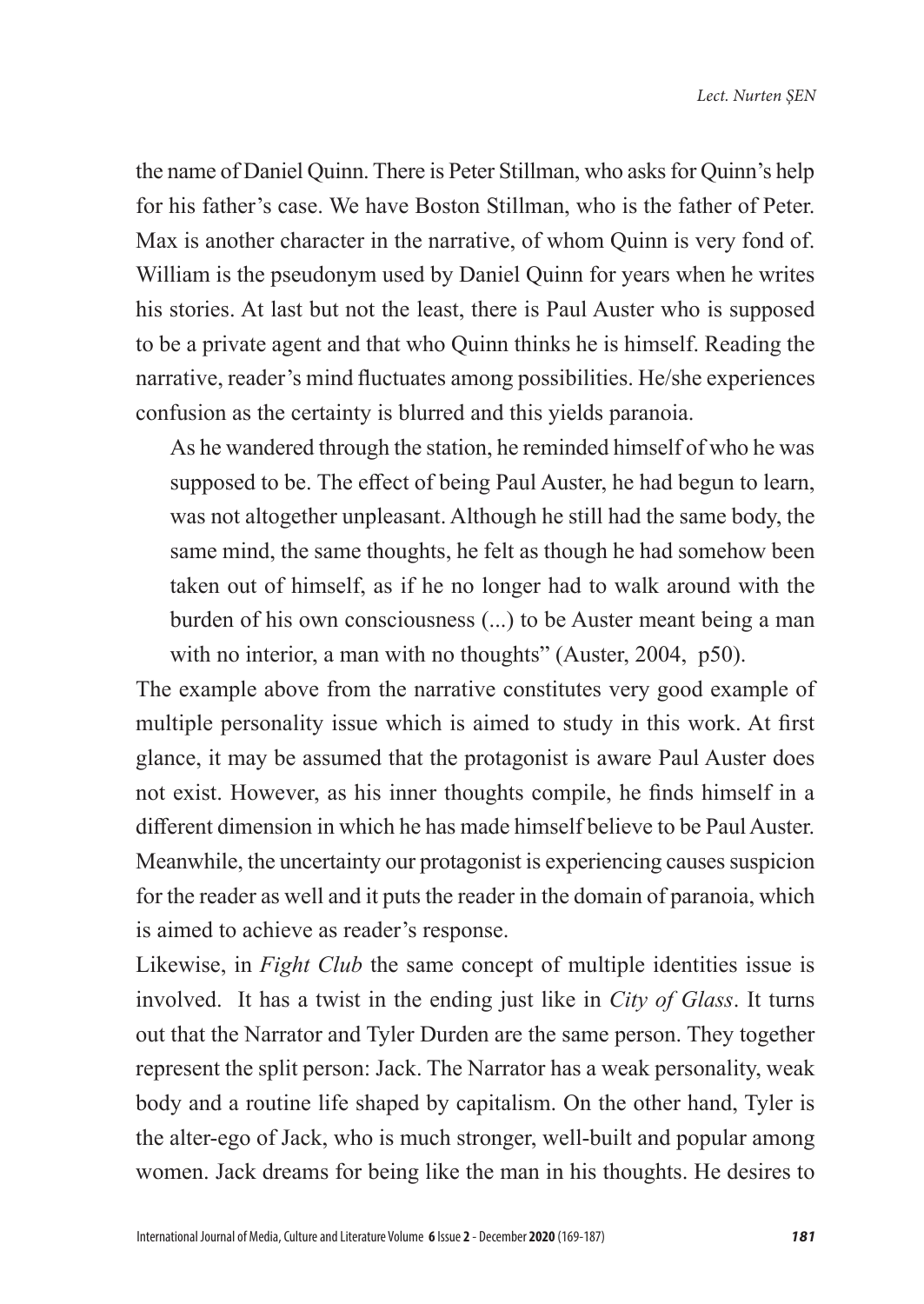be like Tyler. He desires to be accepted by the authority.

This idea reminds us what Freud asserts about the unconscious. As he puts forward it, we all have unconscious where we keep all our real desires and urges which push their way to the surface, namely, our consciousness. Many studies and research exist on the unconscious. However, whenever the philosophers have reached the conclusion and made up their minds about the phenomenon, they have been stuck in another problem. Is that their conscious or unconscious mind which has led them to the conclusion? The result itself perpetuates another question. As Freud posits,

It is true that philosophy has repeatedly dealt with the problem of the unconscious, but with few exceptions, philosophers have taken up one or other of the two following positions. Either the unconscious has been something mystical, something intangible and indemonstrable, whose relation to the mind has remained obscure, or they have identified the mental with the conscious and have proceeded to infer from this definition that what is unconscious cannot be mental or a subject for psychology. These opinions must be put down to the fact that philosophers have formed their judgment on the unconscious without being acquainted with the phenomena of unconscious mental activity, and therefore without any suspicion of how far unconscious phenomena resemble conscious ones or of the respects in which they differ from them (qtd in Tauber, 2010, p54).

What our Narrator is experiencing represents the incident, which Freud proposes about unconscious. In the narrative, when Jack is asleep, Tyler- the unconscious part of his mind- gets the whole control of his life. Many examples of this exist in the narrative. The instances include Jack's exploding his own flat, having sex with Marla, joining the Fight Club and so on. Considering Freud's assertion on unconscious mind, it can be assumed that Jack does not do them with his own awake intentions. It is all caused by his unconscious mind, his alter-ego. Hence, these examples in the narrative display the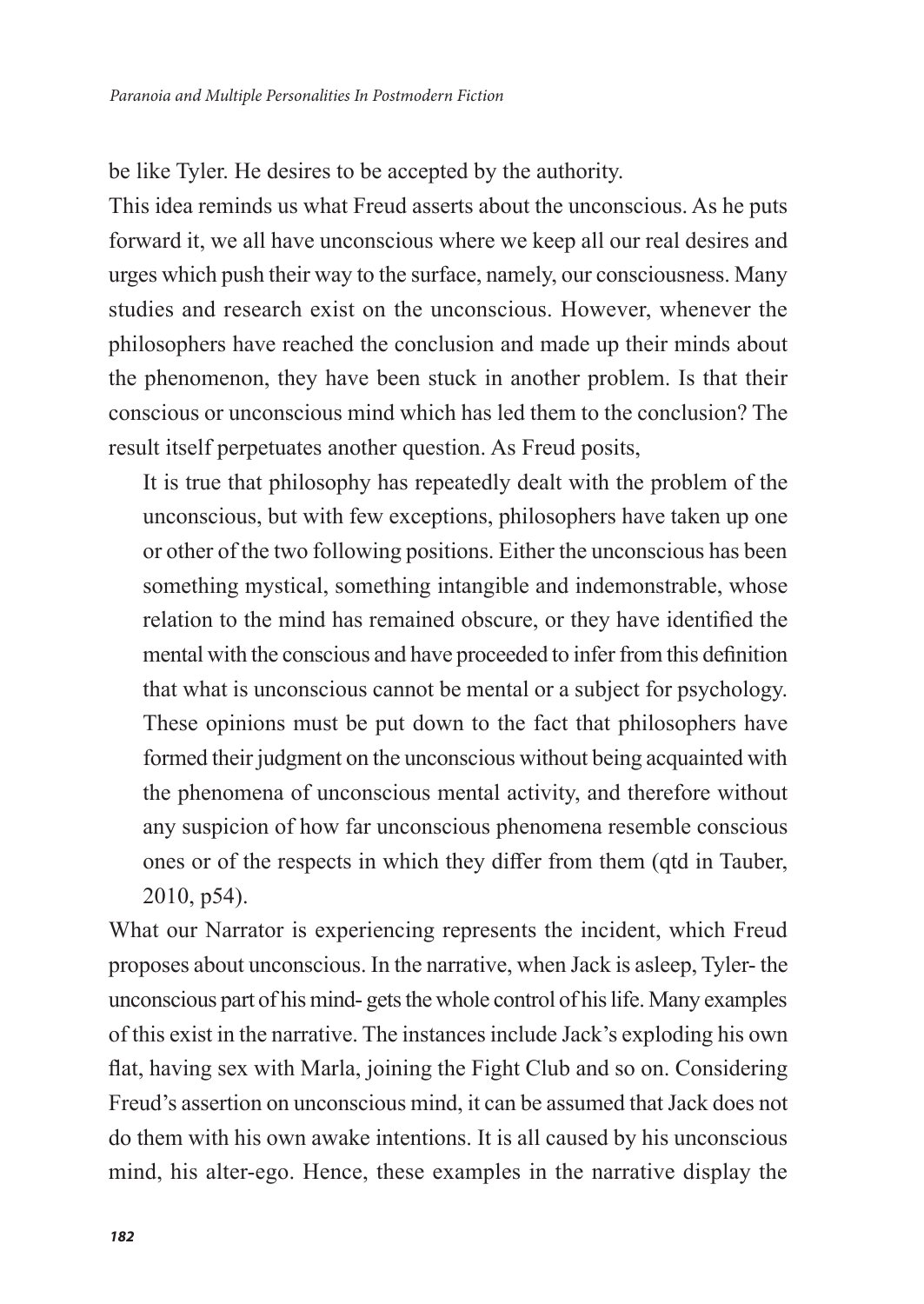reality that all human beings might own various characters and identities.

There is Marla, and she is in the middle of everything and doesn't know it.

And she loves you.

She loves Tyler.

She doesn't know the difference.

Somebody has to tell her. Get out. Get out. Get out (Palahniuk, 2005, p144).

In the quotation above, the identity issue, which the Narrator experiences, is explicitly witnessed. It can be seen how paranoid he becomes trying to find his real identity. When his thoughts are streaming, he fights against them. He fights against his alter ego, which is actually the other side of him. As a paranoid, he portrays himself in imaginary occurrences and personalities. This occurrence might be related to how Lacan describes paranoids: "the paranoiac imagines him/herself in the place of the Other (Other is the Thing which is unattainable), and thus sees an alternative version to reality" (qtd in Nicol, 1999, p46).

Moreover, in the narrative numerous symbols which may be assumed as the traces of multiple personalities issue are encountered. The scars, for instance, may be accounted to represent the duality and also secret identities that characters have. Named as Tyler's kiss, the burn scar that Narrator has indicates that Jack is the follower of Tyler. As another example, the bite mark on his cheek represents Jack's identity as a member of *Fight Club*. Those marks can only be seen by our Narrator not by the other people around him. From this stance, it may be inferred that this incident does not only display Jack's alter ego, it also leads the reader to the sphere of paranoia that was uttered in the earlier section of this study.

*The Locked Room* is another domain where the reader gets into paranoia and multiple identities. It may be suggested that Paul Auster causes this situation intentionally. He tortures reader's psychology by creating narratives within narratives. He aims to show that there is not only one reality and there is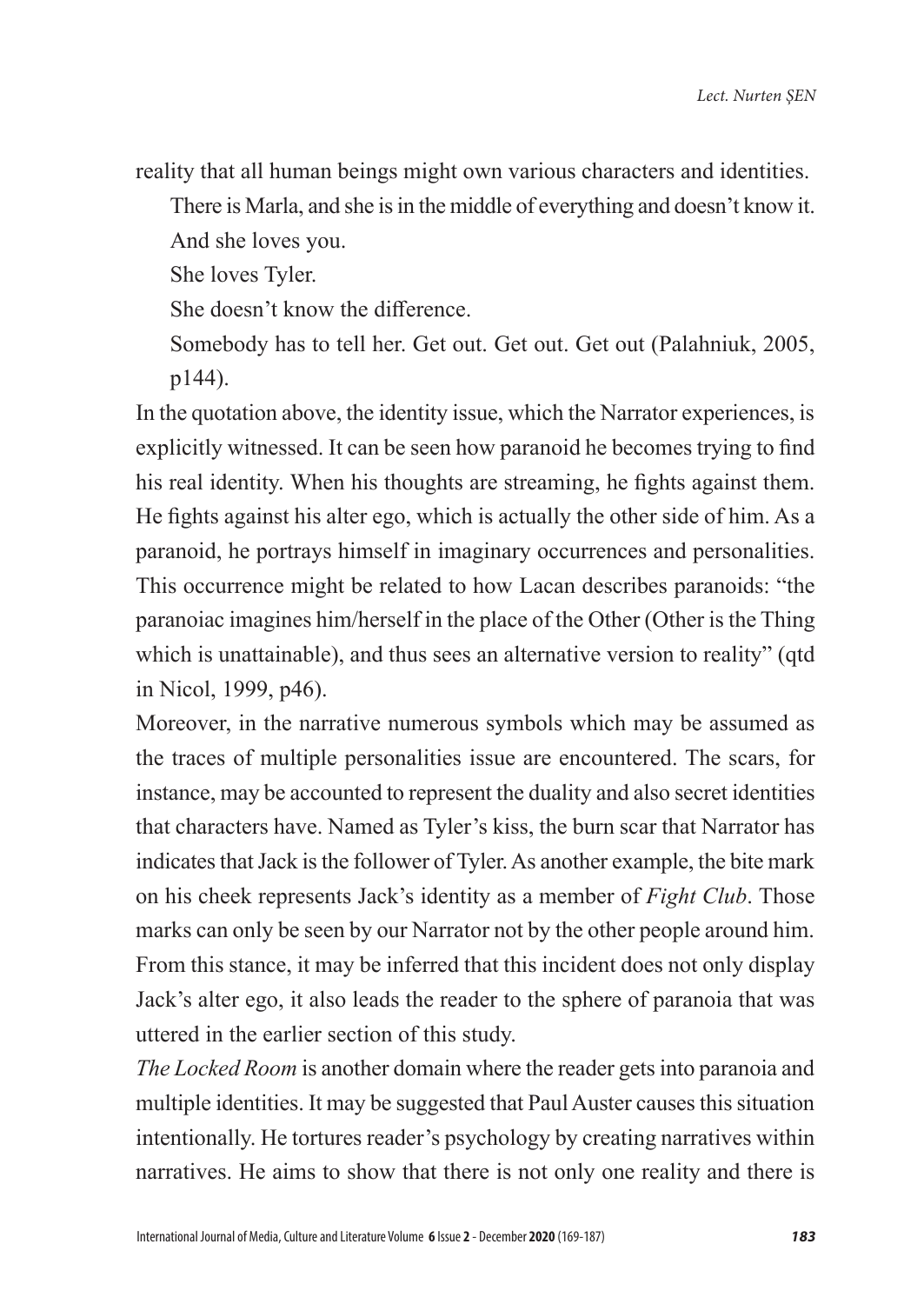not only one you, which is quite a postmodernist treat.

In the novella, we see the narrator's obsession with Fanshawe's story. His obsession is so strong that he almost loses himself while he is searching for his friend. The reader can easily tell that he loses his true self. He even pictures himself as Fanshawe. It may be assumed that he finds himself in a different identity. What is more, he cannot realise this incident until Fanshawe's wife warns him and tells him that they may need to consider him dead. Not until then, had he turned to his true self.

We exist for ourselves, perhaps, and at times we even have a glimmer of who we are, but in the end we can never be sure, and as our lives go on, we become more and more opaque to ourselves, more and more aware of our own incoherence (Auster, 2006, 243).

The quotation above from the novella may be considered as another example which displays how alter ego works. It can also constitute a good example to show the process between Ideal-ego and Ego-Ideal. Lacan divides human psyche into three forms and he proposes that the ideal-ego is constructed at the mirror stage when the infant imagines him/herself as a perfect whole. Yet, later on he/she realizes that it is only a misconception since he/ she is not as perfect as he/she has imagined. Hence, when his/her Ego-Ideal appears, this individual begins to do what it takes in order to appear like he/she has imagined and desired. It initiates to be formed when one starts to look at him/herself from a rational perspective. It may be said that one requires to create another self. As Auster (2006) proposes in the quotation, as long as one's awareness increases, the lack may be seen in detail.

"And death…happens to us every day" (2006). This statement which is located on the cover page of the novella probably displays the chaos about multiplicity of identities. Death is the end of physical life. When it comes, our stories finish. Yet, I believe in this statement, Auster refers to death as the end of one of our personalities. Very next day, another of you is born. When we consider the timeline being circular in the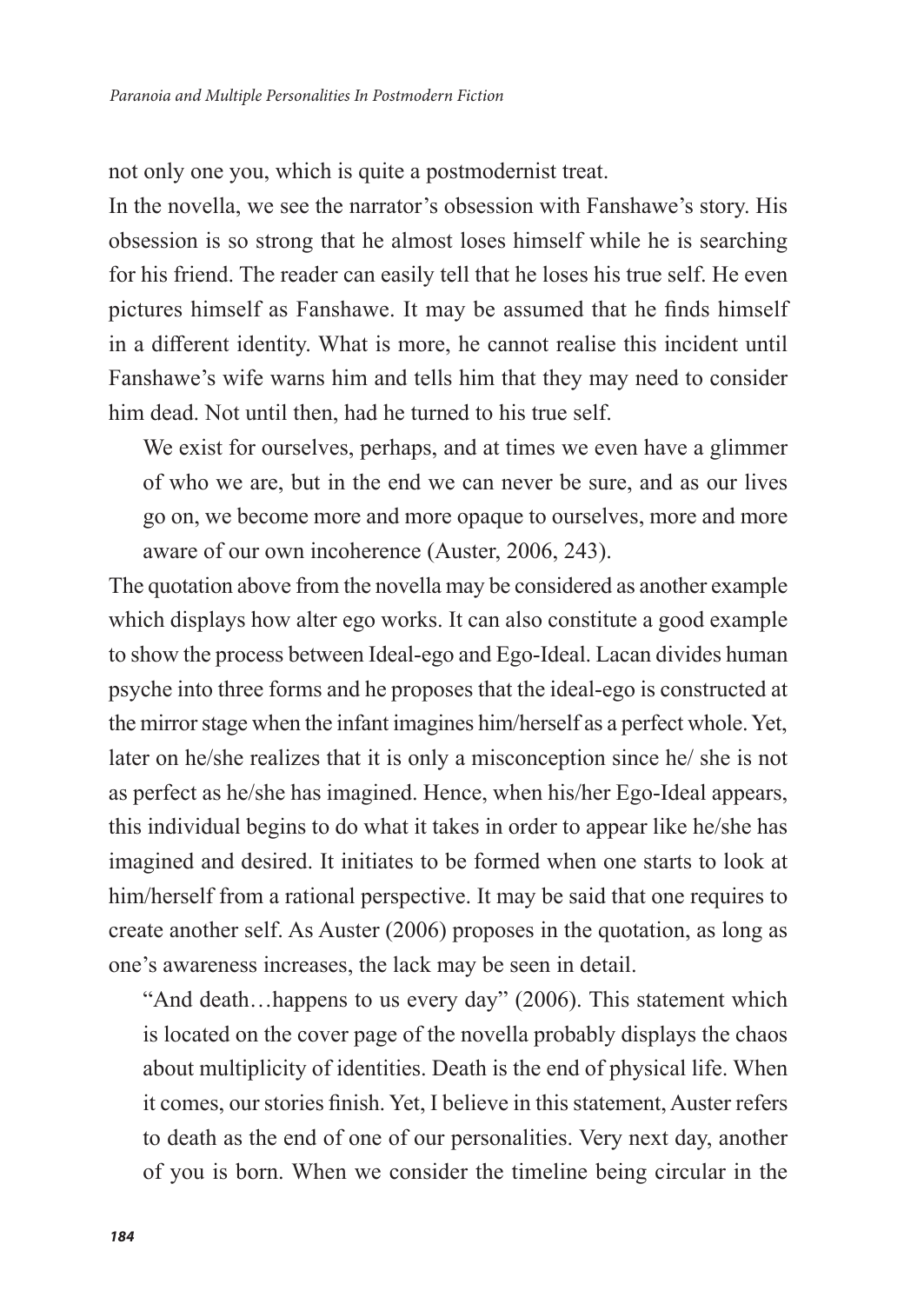postmodern age, we cannot have linear lives. "Rather, Plato visualized time as curving back on itself- as circular in nature" (Nahin, 2001, p104). As it may be inferred from what Plato proposes, it is not about starting from one point and finishing the line on the other side. As life progresses, our personalities are likely to change as well.

#### **CONCLUSION**

Even though there have been many attempts to define postmodernism, critics and theorists have failed in finding a precise answer to the question. Whatever the outcomes of attempts are, there is a common point they share: postmodernist movement privileges plurality rather than singularity of the truth unlike modernism and there is an inclination for desertion of traditional styles. In this respect, postmodernism is more than a movement. Rather, it may be regarded as a new perspective.

The notions of paranoia and multiple identities have been projected through literary works. They represent the different dimensions of reality and appear as the hallmarks of the postmodernist literature. Hence, as Brennan proposes, the postmodern age is "the age of paranoia" (1991, p20). The paranoid anxieties of post dramatis personae of the postmodernist movement are also reflected in many disciplines and in flow of daily life. In this stance, it may be seen that individuals and literary figures feel discontent with the circumstances they are experiencing and the places where they are. Moreover, the distrust one feels is not confined to the places or objects which he or she is exposed to. Same individual is likely to have the feeling of paranoia towards his or her identity as well. In other words, one becomes inclined to create self-made identities.

Throughout this study, the concepts of paranoia and multiple identities in *City of Glass, The Locked Room* and *Fight Club* have been examined and it has been concluded that these three leading works of literature explore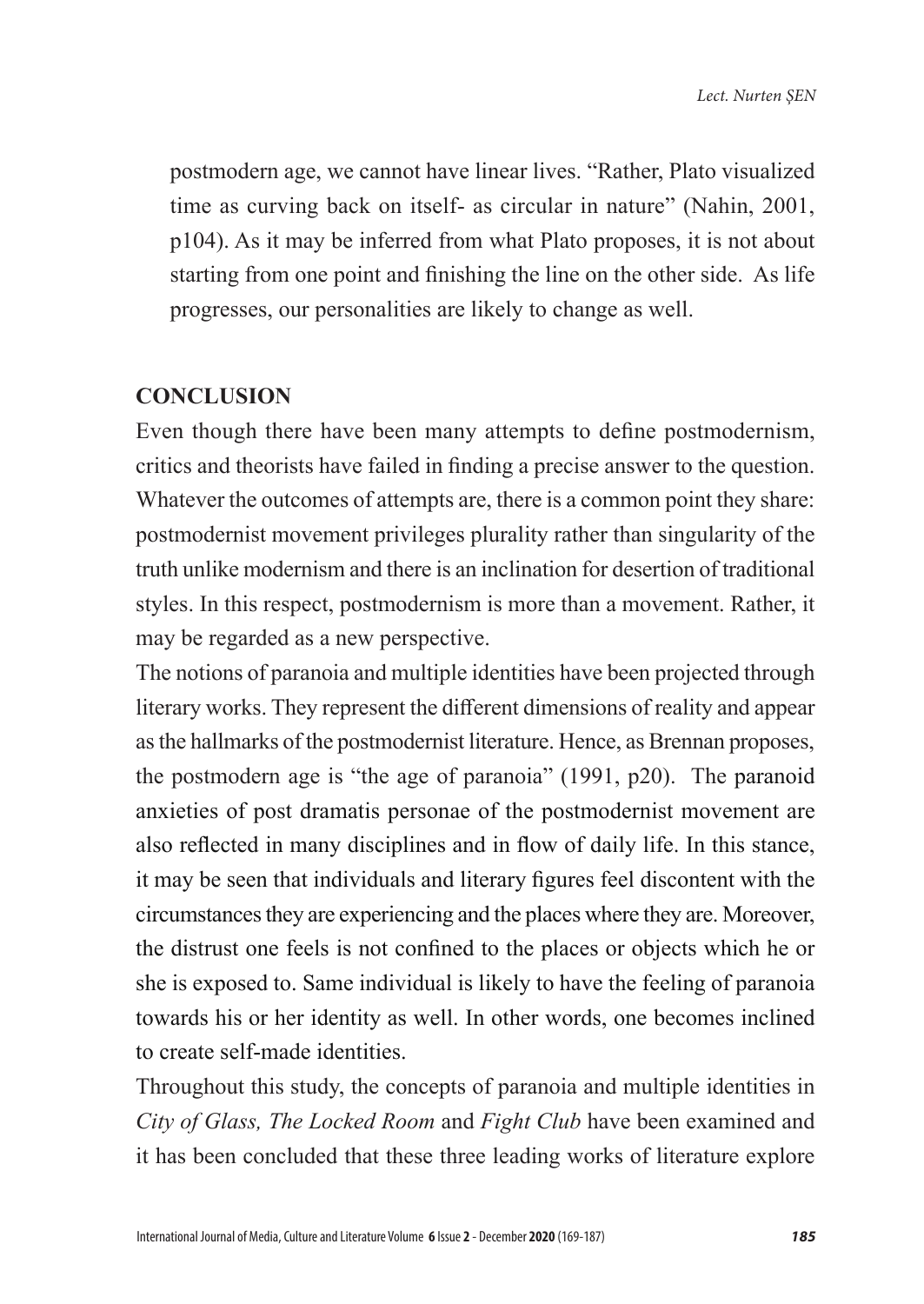paranoia and multiple identities. They propose readers a sphere in which the postmodern individual long for the truth and battles with paranoia while searching for it.

### **REFERENCES**

Alphonse Karr Quotes. (n.d.). allauthor.com. Retrieved September 16, 2020, from allauthor.com Web site: https://allauthor.com/quote/181028/

Auster, P. (2006). *The New York Trilogy* (Vol. 4). Penguin Classics.

Best, S. (1992). Creative paranoia: a postmodern aesthetic of cognitive mapping in" gravity's rainbow. *The Centennial Review*, *36*(1), 59-87.

Brennan, T. (1991). The age of paranoia. *Paragraph*, *14*(1), 20-45.

Coale, S. C. (2019). *Paradigms of Paranoia: The Culture of Conspiracy in Contemporary American Fiction*. University of Alabama Press.

Elias, A. (2003). Paranoia, theology, and inductive style. *Soundings: An Interdisciplinary Journal, 86*(3/4), 281-313. Retrieved August 24, 2020, from http://www.jstor.org/stable/41179113

Harvey, D. (1989). *The condition of postmodernity* (Vol. 14). Oxford: Blackwell.

Hassan, I. (2003). Beyond postmodernism. *Angelaki: Journal of Theoretical Humanities*, *8*(1), 3-11.

Hutcheon, L. (1989). *Historiographic Metafiction Parody and the Intertextuality of History*. Johns Hopkins University.

Jameson, F. (1991). Postmodernism, or, The Cultural Logic of Late Capitalism*.*  Duke University Press.

Lacan, J. (1993). The Seminar. Book III. The Psychoses, 1955-56. *Trans. Russell Grigg. London: Routledge*, 268.

Lyotard, F. (1979).*The Postmodern Condition: A Report on Knowledge*  (Manchester: Manchester University Press).

Mandić, J. Ž. (2014). Fear and Paranoia as a Postmodern Condition in Thomas Pynchon's "The Crying of Lot 49" and David Lynch's "Blue